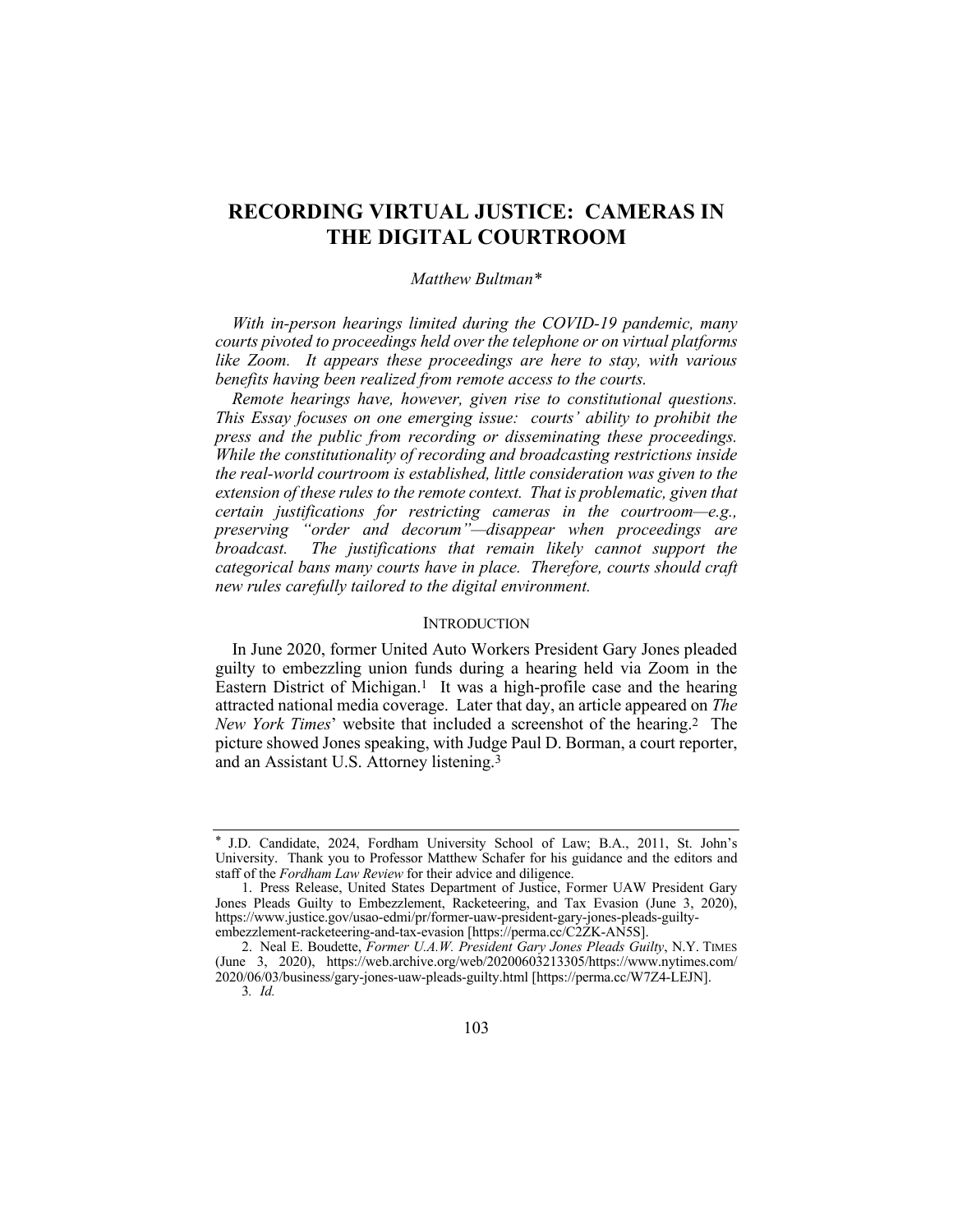Court officials were not pleased. Citing district rules that prohibit photography of judicial proceedings,4 the district suspended three *Times* employees from attending the court's virtual proceedings for ninety days.<sup>5</sup>

With in-person operations limited during the COVID-19 pandemic, many state and federal courts pivoted to remote proceedings held over the telephone and on virtual platforms like Zoom.6 Recognizing various benefits of the transition, including increased public access,7 many courts plan to continue using remote technologies after the pandemic subsides.<sup>8</sup>

Remote access comes with certain rules. Often, these include restrictions on the recording and dissemination of court broadcasts.9 Violators can face steep penalties, including sanctions<sup>10</sup> and, in some instances, criminal charges.11

The focus of this Essay is the constitutionality of these restrictions.12 While courts' ability to regulate photography and broadcasting *inside* the courtroom is established,13 little consideration has been given to the extension of these rules to people observing hearings *outside* courtroom walls.

7*. Id.* (discussing how Michigan Supreme Court Chief Justice Bridget M. McCormack said remote hearings have made courts more accessible and transparent).

8*. See, e.g.*, Ross Todd, *Zoom Court, in One Form or Another, Is Here to Stay: 'Your Clients Want This'*, LAW.COM (Apr. 26, 2021, 7:30 AM), https://www-lawcom.fls.idm.oclc.org/2021/04/26/zoom-court-in-one-form-or-another-is-here-to-stay-yourclients-want-this-292-86852/ [https://perma.cc/R7RJ-4GCY] (reporting judges in Florida, New Jersey, and Washington will continue to utilize virtual proceedings).

9*. See infra* Part II.A.

10*. See, e.g.*, *Participating in a Zoom Video Conference*, U.S. DIST.CT.MIDDLE DIST.LA., https://www.lamd.uscourts.gov/zoom [https://perma.cc/346K-VFSK] (last visited Apr. 21, 2022).

11*. See, e.g.*, *Virtual Courtroom*, N.J. CTS., https://www.njcourts.gov/virtual\_court.html [https://perma.cc/C2LT-U6EA] (last visited Apr. 21, 2022) (warning unauthorized use of streamed court proceedings can be a violation of the New Jersey Anti-Piracy Act).

12. The restrictions raise other issues beyond the scope of this Essay. For one, the rules many courts rely on to support the bans are inapplicable in the remote context. *See* Matthew Schafer, *Lack of Access to Remote Court Proceedings Is Inexcusable*, LAW360 (Nov. 16, 2020, 5:27 PM), https://www.law360.com/articles/1328481/lack-of-access-to-remote-courtproceedings-is-inexcusable [https://perma.cc/6C7T-MQF6]. It is also questionable whether courts can, consistent with due process, exercise personal jurisdiction to consistently enforce the restrictions. *See* Nebraska Press Ass'n v. Stuart, 427 U.S. 539, 565–66 (1976) (recognizing the "need for in personam jurisdiction . . . presents an obstacle to a restraining order that applies to publication at large . . . .").

13*. See* CHARLES A. WRIGHT ET AL., 3B FEDERAL PRACTICE AND PROCEDURE § 861 (4th ed. 2021) (stating the constitutionality of such prohibitions in the courtroom "seems perfectly clear").

<sup>4.</sup> E.D. Mich. LR  $83.32(e)(2)$  (prohibiting photographs and video recordings "in connection with any Judicial Proceeding").

<sup>5.</sup> Emma Cueto, *NYT Staffers' Court Access Suspended Over Zoom Screenshot*, LAW360 (June 26, 2020, 5:20 PM), https://www.law360.com/articles/1287214/nyt-staffers-courtaccess-suspended-over-zoom-screenshot [https://perma.cc/9V85-6Q3R].

<sup>6</sup>*. See, e.g.*, Eric Scigliano, *Zoom Court Is Changing How Justice Is Served*, ATLANTIC (Apr. 13, 2021), https://www.theatlantic.com/magazine/archive/2021/05/can-justice-beserved-on-zoom/618392/ [https://perma.cc/V4KB-EN6X].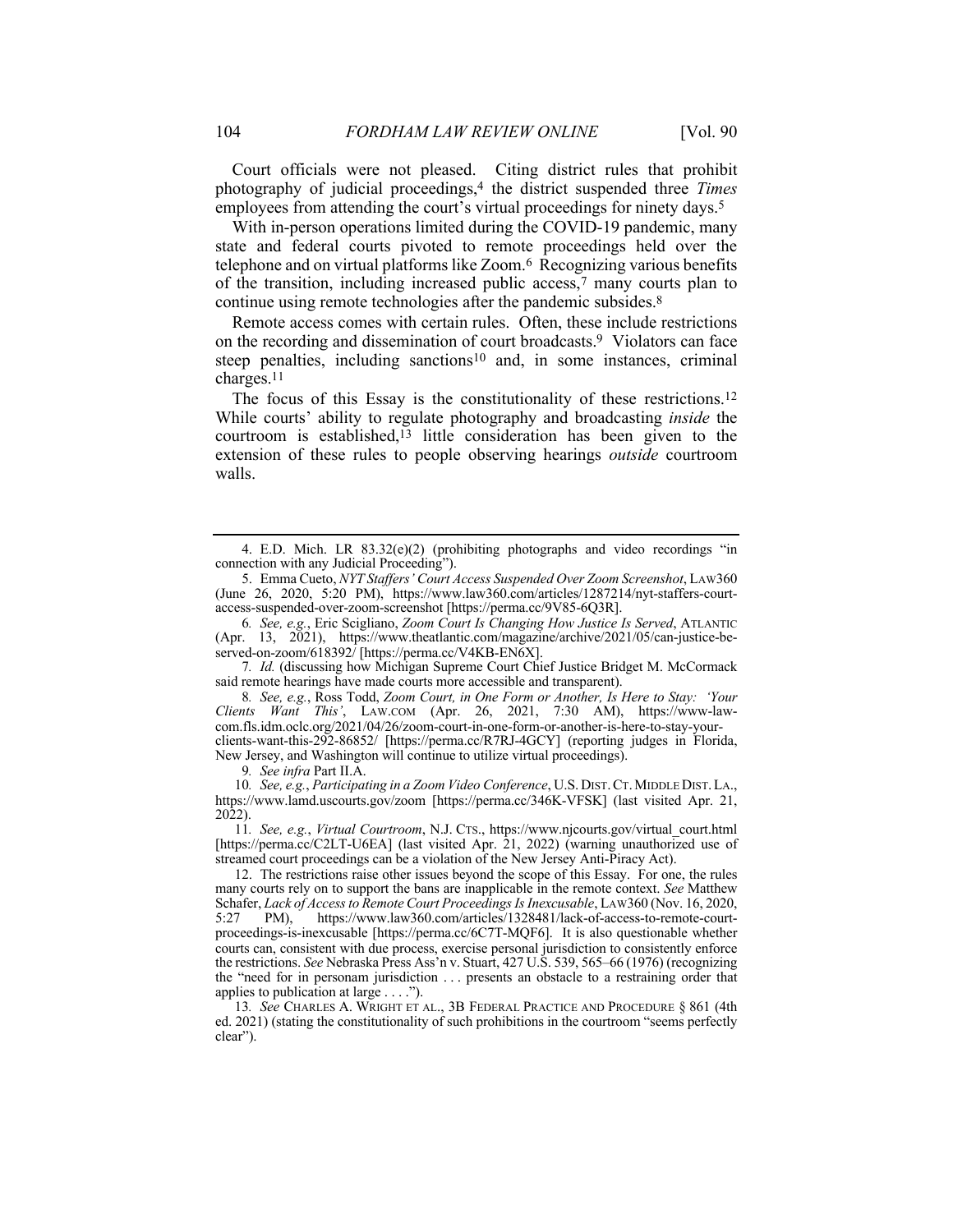This Essay proceeds in three parts. Part I examines the First Amendment right of access to attend court proceedings, along with Supreme Court precedent on cameras in the courtroom. Part II provides an overview of the recording and broadcasting restrictions applied to remote court proceedings. It then turns to the right of the press to publish lawfully obtained information and a recent challenge to a remote recording ban. Part III concludes that categorical restrictions on the recording of remote court proceedings likely violate the First Amendment. It then proposes a fact-specific approach that allows judges to preserve privacy interests without unnecessarily burdening First Amendment rights.

#### I. ACCESS AND CAMERAS IN THE COURTROOM

The Supreme Court has interpreted the First Amendment to provide the press and the public with a right of access to attend certain court proceedings. The Court has not, however, said whether this includes the right to bring a camera inside the courtroom. Various rules have emerged to fill this void, drawing constitutional challenges. The resulting lower court rulings provide some guiding principles for such restrictions.

## *A. The Right of Access*

The Supreme Court recognized the right of access for the first time in the 1980 decision, *Richmond Newspapers v. Virginia*.14 In this "watershed" ruling,15 the Court held a right of access to criminal trials was implicit in the First Amendment's protections of free speech and freedom of the press.16 The plurality opinion emphasized the "centuries-old history of open trials," a tradition it said provided assurances of fairness and the appearance of justice.<sup>17</sup>

Subsequent cases have confirmed a First Amendment right of access to criminal trials and trial-like proceedings, which cannot be denied except for "compelling" reasons.18 In *Globe Newspaper Co. v. Superior Court*,19 the Supreme Court held unconstitutional a Massachusetts law that excluded the public from certain criminal trials.20 There, the Court found the right of access exists because it ensures an informed "discussion of governmental affairs."21 Two years later, in *Press-Enterprise Co. v. Superior Court*,22 the Court vacated a judicial order closing jury selection.23 Returning to

<sup>14.</sup> 448 U.S. 555, 577 (1980).

<sup>15</sup>*. Id.* at 582 (Stevens, J., concurring).

<sup>16</sup>*. Id.* at 580. The Court has suggested the right of access also applies to civil proceedings. *See id.* at 599 (Stewart, J., concurring) (stating the press and the public have "a right of access to trials themselves, civil as well as criminal").

<sup>17</sup>*. Id.* at 575.

<sup>18</sup>*. Id.* at 598 (Brennan, J., concurring).

<sup>19.</sup> 457 U.S. 596 (1982).

<sup>20</sup>*. Id.* at 598.

<sup>21</sup>*. Id.* at 604–05.

<sup>22.</sup> 478 U.S. 1 (1986).

<sup>23</sup>*. Id.* at 6.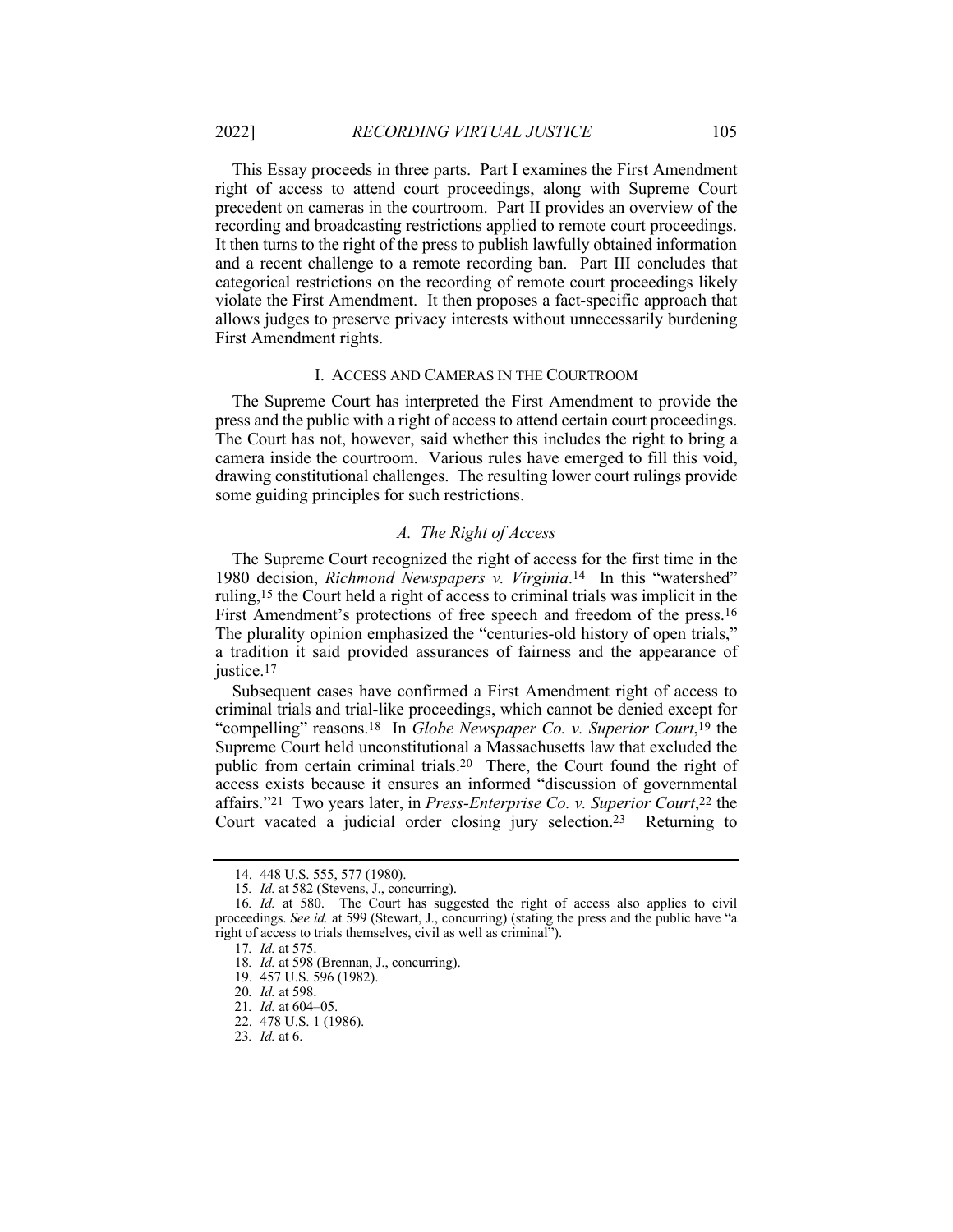principles articulated in *Richmond Newspapers*, the Court stated that openness "enhances both the basic fairness of the criminal trial and the appearance of fairness so essential to public confidence in the system."24

Discussion of the right of access has, however, been largely absent from Supreme Court decisions addressing the presence of cameras in the courtroom. The Court's last notable decision on cameras in courtrooms came in 1981, shortly after *Richmond Newspapers*. The Court in *Chandler v. Florida*25 considered whether its decision over a decade earlier in *Estes v. Texas*26 resulted in a per se constitutional ban on televising criminal trials.27 The Court in *Estes* reversed the swindling conviction of a Texas businessman, with a majority of justices finding that television coverage in the trial court created sufficient distraction to violate the defendant's due process rights.28 The Court in *Chandler* said *Estes*'s holding was limited to the circumstances of that case,29 in which the proceedings were "utterly corrupted" by press coverage.30 The *Chandler* court declined to impose a per se ban on cameras in the courtroom, finding no evidence that all trials would be tainted by the television coverage.31

Despite having decided *Richmond Newspapers* just six months earlier, the *Chandler* opinion did not cite that ruling or consider the nature of the right of access generally.32

## *B. The Gap Fillers*

Lacking further guidance from the Court, policy makers, lower courts, and individual judges have established diverging rules regarding cameras in the courtroom.

At the federal level, Rule 53 of the Federal Rules of Criminal Procedure prohibits "the taking of photographs in the courtroom" during criminal proceedings and "the broadcasting of [criminal] proceedings from the courtroom."33 It has been observed that Rule 53's primary purpose is to maintain an "orderly, dignified environment, free from ancillary distractions."34

Additionally, each federal district court has its own local rules or judicial orders regulating the recording and broadcasting of both civil and criminal

32. The only reference to a right of access is in a summary of the Florida Supreme Court's holding in the case. *Id.* at 569.

33. FED. R. CRIM. P. 53.

<sup>24</sup>*. Id.* at 9.

<sup>25.</sup> 449 U.S. 560 (1981).

<sup>26.</sup> 381 U.S. 532 (1965).

<sup>27.</sup> *Id.*

<sup>28</sup>*. Id.* at 540–41.

<sup>29</sup>*. Chandler*, 449 U.S. at 572–73.

<sup>30</sup>*. Id.* at 573 n.8.

<sup>31</sup>*. Id.* at 574.

<sup>34.</sup> United States v. Cicilline, 571 F. Supp. 359, 363 (D.R.I. 1983), *aff'd*, 740 F.2d 952 (1st Cir. 1984).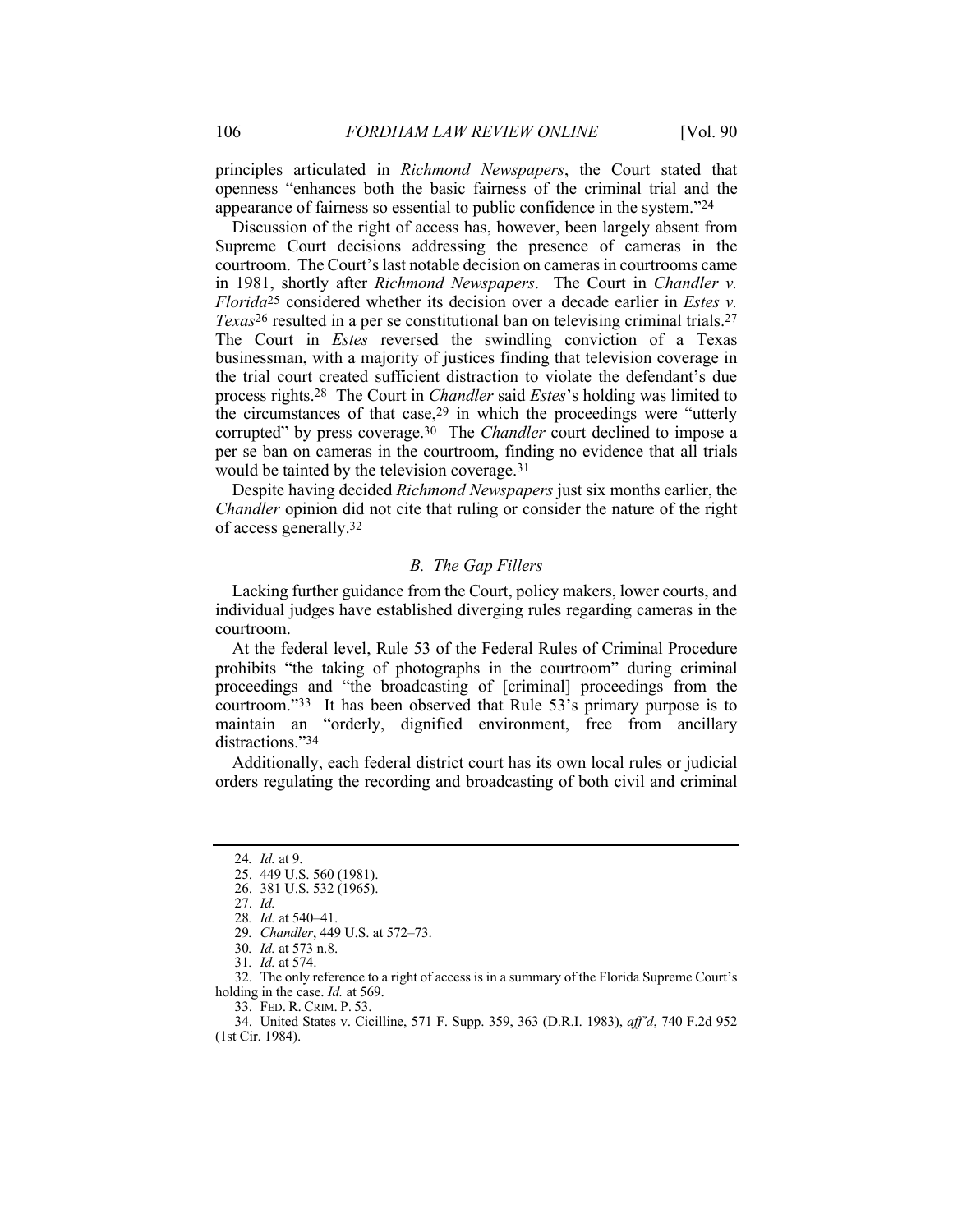court proceedings.35 These local rules, which have the "force of law,"36 often track Rule 53 or the policy of the Judicial Conference of the United States.37 The Judicial Conference, an advisory body for the federal courts, discourages cameras in courtrooms, expressing concern about an "intimidating effect" on witnesses and jurors.38

States generally have been more receptive to cameras inside courtrooms. At least forty-five states allow the press to record some trial-level proceedings, subject to certain conditions.39 Each of these states gives judges the discretion to deny electronic media coverage,40 although some require judges denying coverage to make written findings of fact.<sup>41</sup> Several states also require consent from the parties, victims, or witnesses.42

Utah is one of the most recent states to overhaul its rules, approving a change in 2012 to allow cameras inside trial courts.  $43$  A Utah state courts spokesperson said the change would "substantially open the courts," while then-Utah State Supreme Court Justice Jill N. Parrish said it would help move the courts "into the next era."44

## *C. Courthouse Case Law*

Rules and judicial orders regulating cameras inside the courtroom have been subject to numerous First Amendment challenges.45 These cases have generally been framed as involving one of two rights: the right of access or the right to gather and receive information.

The right of access framing is demonstrated by the Eleventh Circuit's 1983 decision, *United States v. Hastings*.46 There, news organizations challenging

21/spring/cameras-the-courtroom-illadvised-policy/ [https://perma.cc/Q5F5-X9KL] (stating no federal district court allows cameras in the courtroom).

<sup>35</sup>*. See* Nancy S. Marder, *Cameras in the Courtroom: An Ill-Advised Policy*, AM. BAR Ass'N LITIG. J. (Spring 2021), https://www.americanbar.org/groups/litigation/publications/litigation\_journal/2020-

<sup>36.</sup> Hollingsworth v. Perry, 558 U.S. 183, 191 (2010).

<sup>37.</sup> WRIGHT,*supra* note 13.

<sup>38.</sup> JUD. CONF. U.S., REPORT OF THE PROCEEDINGS OF THE JUDICIAL CONFERENCE OF THE UNITED STATES (1994), uscourts.gov/sites/default/files/1994-09 0.pdf uscourts.gov/sites/default/files/1994-09\_0.pdf [https://perma.cc/56QG-TAN9].

<sup>39.</sup> Mitchell T. Galloway, Note, *The States Have Spoken: Allow Expanded Media Coverage of the Federal Courts*, 21 VAND.J. ENT. & TECH. L. 777, 791 (2019).

<sup>40</sup>*. Id.* at 796.

<sup>41</sup>*. See Cameras in the Courts State By State Guide*, RADIO TELEVISION DIGIT. NEWS ASS'N, https://www.rtdna.org/content/cameras\_in\_court [https://perma.cc/RC8W-WQZA] (last visited Apr. 21, 2022).

<sup>42.</sup> Galloway, *supra* note 39, at 794.

<sup>43.</sup> UTAH CODE JUD. ADMIN 4-401.01.

<sup>44.</sup> Emiley Morgan, *New Rule Allows TV Cameras, Electronic Devices in Utah Courtrooms*, DESERETNEWS (Nov. 19, 2012, 4:17 PM), https://www.deseret.com/2012/11/19/20510042/new-rule-allows-tv-cameras-electronicdevices-in-utah-courtrooms [https://perma.cc/EP4U-VFF7].

<sup>45</sup>*. See* Soderberg v. Pierson, No. CV 19-1559, 2020 WL 206619, at \*9 (D. Md. Jan. 14, 2020), *vacated and remanded sub nom.* Soderberg v. Carrion, 999 F.3d 962 (4th Cir. 2021) (collecting cases).

<sup>46.</sup> 695 F.2d 1278 (11th Cir. 1983).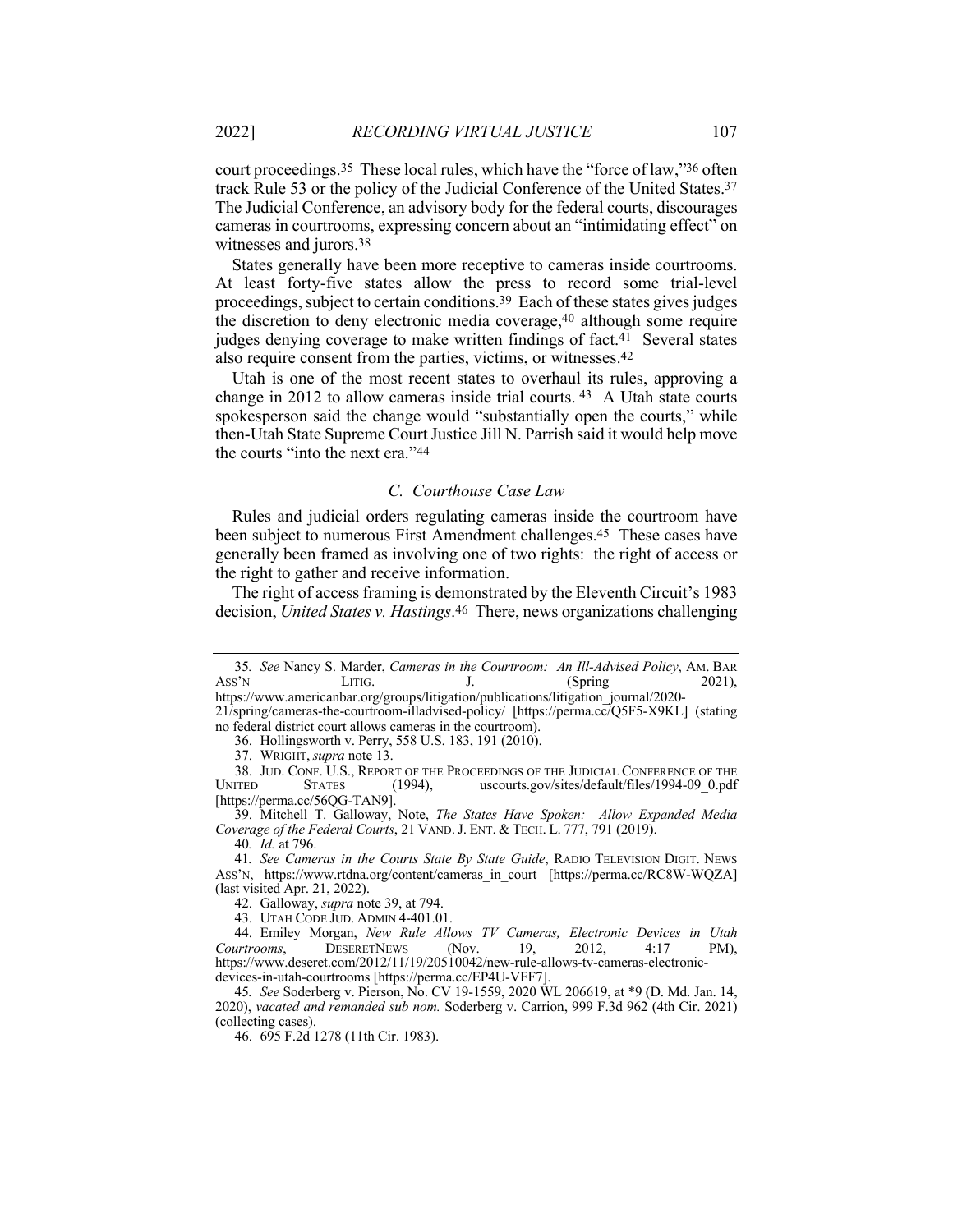Rule 53 argued the right of access includes a right to record and broadcast from the courtroom, meaning cameras could only be denied for compelling reasons.47 The Eleventh Circuit rejected that argument, calling it a "tortured reading" of *Richmond Newspapers* and its progeny.48

Considering how to evaluate Rule 53, the court decided it was a limitation on the right of access, resembling a "time, place, and manner" restriction on protected speech.49 The court drew from Justice Potter Stewart's concurring opinion in *Richmond Newspapers*.50 There, Justice Stewart said that just "as a legislature may impose reasonable time, place, and manner restrictions upon the exercise of First Amendment freedoms, so may a trial judge impose reasonable limitations upon the unrestricted occupation of a courtroom by representatives of the press and members of the public."51

Accordingly, the Eleventh Circuit adopted a test that considered whether a courtroom camera restriction is reasonable and promotes "significant governmental interests."52 Finding Rule 53 passed this test, the court said the rule was supported by various significant interests,53 including preserving "order and decorum in the courtroom."54

Most courts subsequently evaluating courtroom camera restrictions have taken a similar approach, upholding the rules as valid limitations on the manner of access.55

Recently, some challengers have argued a right to record judicial proceedings exists independent of the right of access. The plaintiff in the 2014 case, *McKay v. Federspiel*,56 relied on a line of circuit court rulings that recognized a First Amendment right to record police officers performing their duties in public places.57 Those circuit courts found the right to record

51. Richmond Newspapers, Inc. v. Virginia, 448 U.S. 555, 600 (1980) (Stewart, J., concurring).

52*. Hastings*, 695 F.2d at 1282. It is unclear precisely what level of scrutiny the *Hastings* court thought was appropriate. *See* Richard H. Frank, Comment, *Cameras in the Courtroom: A First Amendment Right of Access*, 9 HASTINGS COMMC'NS. ENT. L.J. 749, 784 n.215 (1986) (noting confusion as to whether it is intermediate scrutiny under the prevailing time, place, and manner test or "whether the proper level of scrutiny is minimal under a reasonableness test").

53*. Hastings*, 695 F.2d at 1283–84.

54*. Id.*

55. Soderberg v. Pierson, No. CV 19-1559, 2020 WL 206619, at \*11 (D. Md. Jan. 14, 2020), *vacated and remanded sub nom.* Soderberg v. Carrion, 999 F.3d 962 (4th Cir. 2021) (collecting cases). Courts have, however, been inconsistent in the level of scrutiny that is applied. *See* Whiteland Woods, L.P. v. Twp. W. Whiteland, 193 F.3d 177 (3rd Cir. 1999) (observing that some analyze recording prohibitions under "standards similar to those applied to time, place, and manner restrictions on speech in a public forum," while others require restrictions "be content-neutral and reasonable, the standards applied to speech in a nonpublic forum").

56. No. 14-CV-10252, 2014 WL 7013574 (E.D. Mich. Dec. 11, 2014), *aff'd*, 823 F.3d 862 (6th Cir. 2016).

57*. Id.* at \*8.

<sup>47</sup>*. See id.* at 1280.

<sup>48</sup>*. Id.*

<sup>49</sup>*. Id.*

<sup>50</sup>*. See id.* at 1282 n.11.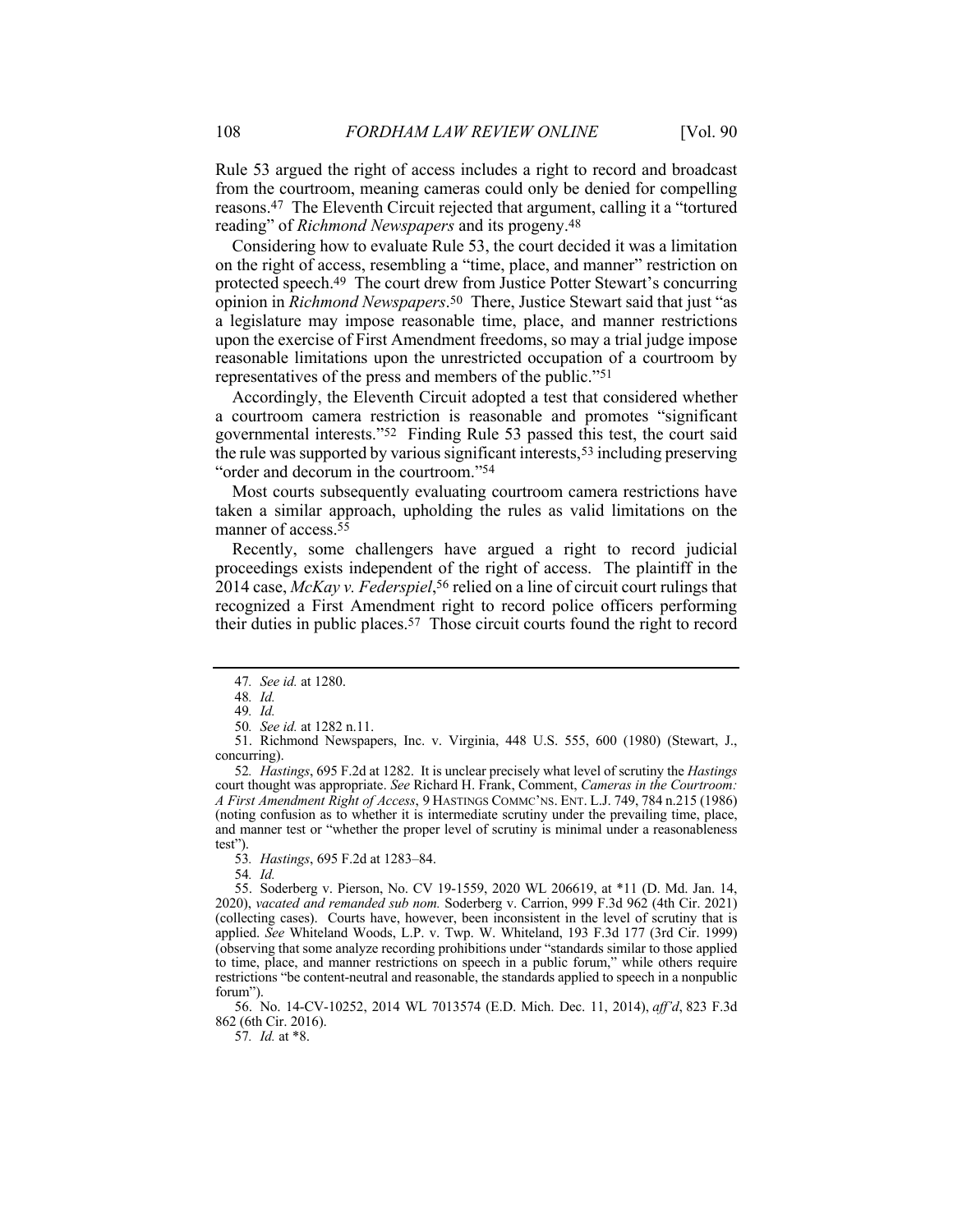lies within the right of the press to gather information and the public's right to receive information and ideas.58

Declining to extend this right to record to the courtroom, the district court in *McKay* said the courtroom is not a "public place."59 Rather, it said the courtroom is a "nonpublic forum" where First Amendment rights "are at their constitutional nadir."60

Although camera restrictions inside the courtroom appear to be on solid constitutional footing, courts have struck down rules that swept further to regulate activities of the press taking place *outside* the courtroom. The Seventh Circuit's 1970 decision in *Dorfman v. Meiszner*61 is illustrative. There, the court considered a challenge to a Northern District of Illinois local rule that prohibited photography and broadcasting in the "courtroom and its environs."62 The rule defined "environs" to include several floors inside a combined courthouse and federal office building, as well as a plaza and sidewalks around the building.<sup>63</sup>

The Seventh Circuit invalidated the ban insofar as it applied to floors without courtrooms, a first-floor lobby, and areas outside the building.<sup>64</sup> While the court said reasonable measures can be taken to prevent the interruption of judicial proceedings, there was no "foreseeable noise or commotion" in those areas that would be disruptive.65 Protecting the "integrity of the courtroom," the court said, "offers no justification for such a broad scope of exclusion."66

Other courts have similarly held judicial orders prohibiting press activities that were not disruptive to the courtroom to be unconstitutional.67 Taken together, these precedents suggest restrictions that reach beyond the courtroom and ban activities that do not interfere with judicial proceedings may violate the First Amendment.

## II. THE RISE OF REMOTE PROCEEDINGS

Over the past two years, courts have adopted remote technologies in ways not seen before, moving hearings and trials from real-world courtrooms to virtual ones. This part begins by examining the typical restrictions that courts have placed on the recording and broadcasting of proceedings. It then

<sup>58</sup>*. See, e.g.*, Glik v. Cunniffe, 655 F.3d 78, 82 (1st Cir. 2011).

<sup>59</sup>*. McKay*, 2014 WL 7013574, at \*8.

<sup>60</sup>*. Id.* at \*9.

<sup>61.</sup> 430 F.2d 558 (7th Cir. 1970).

<sup>62</sup>*. Id.* at 560.

<sup>63</sup>*. See id.*

<sup>64</sup>*. See id.* at 561–62.

<sup>65</sup>*. Id.* at 562.

<sup>66</sup>*. Id.* at 563.

<sup>67</sup>*. See, e.g.*, United States v. Columbia Broad. Sys., Inc., 497 F.2d 102, 107 (5th Cir. 1974) (invalidating a ban on sketches); Arkansas Democrat-Gazette v. Zimmerman, 341 Ark. 771, 785 (2000) (finding unconstitutional an order prohibiting photographs of individuals as they entered and left the courthouse).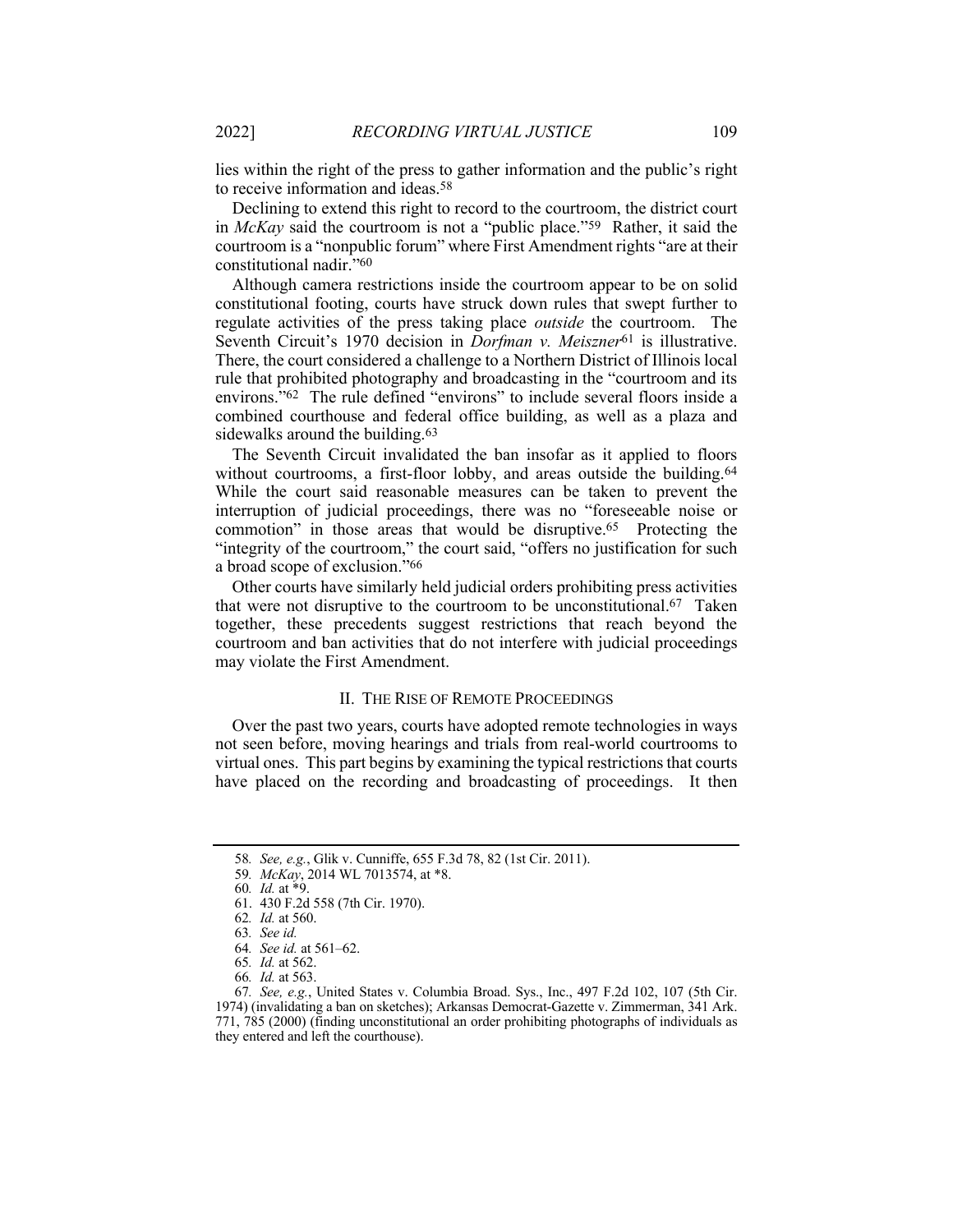examines each aspect of the bans individually, beginning with broadcasting and then turning to recording.

## *A. The Typical Ban*

Following the March 2020 outbreak of the novel coronavirus in the United States, many courts closed to facilitate social distancing.68 To keep the justice system moving, numerous courts resorted to video conference platforms—technologies many courts had otherwise been slow to adopt.69 To facilitate public access, courts distributed dial-in numbers for hearings,70 made available Zoom links,<sup>71</sup> and live-streamed hearings on YouTube.<sup>72</sup>

The links and dial-in numbers were often accompanied by a warning that recording and further dissemination of the proceeding were prohibited.73 These restrictions generally relied on existing rules—often the court's own local rules. This is illustrated by a public notice distributed by the Southern District of Florida, which states: "Participants are reminded of the prohibitions regarding photographing, recording and broadcasting Court proceedings (Local Rule 77.1, provided below). This prohibition applies to hearings held telephonically or using any video platform such as Zoom or WebEx."<sup>74</sup> Neither the local rule nor the public notice distinguishes between types of proceedings, and thus can be applied indiscriminately.75

The Southern District of Florida, like other courts, did not provide an independent justification for the ban. Given the reliance on existing rules, however, it may be assumed the rationale is similar. Traditionally, courts have found three interests advanced by bans on cameras in the courtroom:

[https://perma.cc/F8UE-GTZ9].

72*. See, e.g.*, *Texas Court Live Streams*, TX. JUD. BRANCH, http://streams.txcourts.gov [https://perma.cc/F8UE-GTZ9] (last visited Apr. 21, 2022).

74*. Public Notice: Prohibition Against Recording, Photographing or Broadcasting Court Hearings*, U.S. DIST. CT. SOUTHERN DIST. FLORIDA (updated Dec. 1, 2020), https://www.flsd.uscourts.gov/sites/flsd/files/20-12-01%20Noble%20-

%20COVID%20Memo%20re%20Public%20Access%20to%20Hearings%20-

%20Prohibition%20on%20Broadcasting%20-%20FINAL.pdf [https://perma.cc/6L2Y-MDVP].

<sup>68</sup>*. See* Susan A. Banders & Neil Feigenson, *Virtual Trials: Necessity, Invention, and the Evolution of the Courtroom*, 68 BUFF. L. REV. 1275, 1275 (2020).

<sup>69</sup>*. See id.*

<sup>70</sup>*. See, e.g.*, *Epic Games, Inc. v. Apple Inc.*, U.S. DIST. CT. N. DIST. CAL., https://cand.uscourts.gov/cases-e-filing/cases-of-interest/epic-games-inc-v-apple-inc/ [https://perma.cc/5B5W-MHT4] (last visited Apr. 21, 2022).

<sup>71</sup>*. See, e.g.*, Judge Alan D Albright, United States District Court for the Western District of Texas, *Standing Order Governing Proceedings – Patent Cases* (Nov. 17, 2021), https://www.txwd.uscourts.gov/wp-

content/uploads/Standing%20Orders/Waco/Albright/Standing%20Order%20Governing%20 Proceedings%20in%20Patent%20Cases%20111721%20copy%201.pdf

<sup>73</sup>*. See, e.g.*, *Guidelines for Zoom Courtroom Proceedings*, U.S. DIST. CT. CENT. DIST. CAL., https://www.cacd.uscourts.gov/clerk-services/courtroom-technology/zoom-courtroomproceedings [https://perma.cc/2H4W-EPJJ] (last visited Apr. 21, 2022) (recording is "strictly prohibited").

<sup>75.</sup> Local Rule 77.1 prohibits "photographing, audio- or video- recording, broadcasting or televising within the environs of any place of holding court in the District." S.D. Fla. Loc. R. 77.1.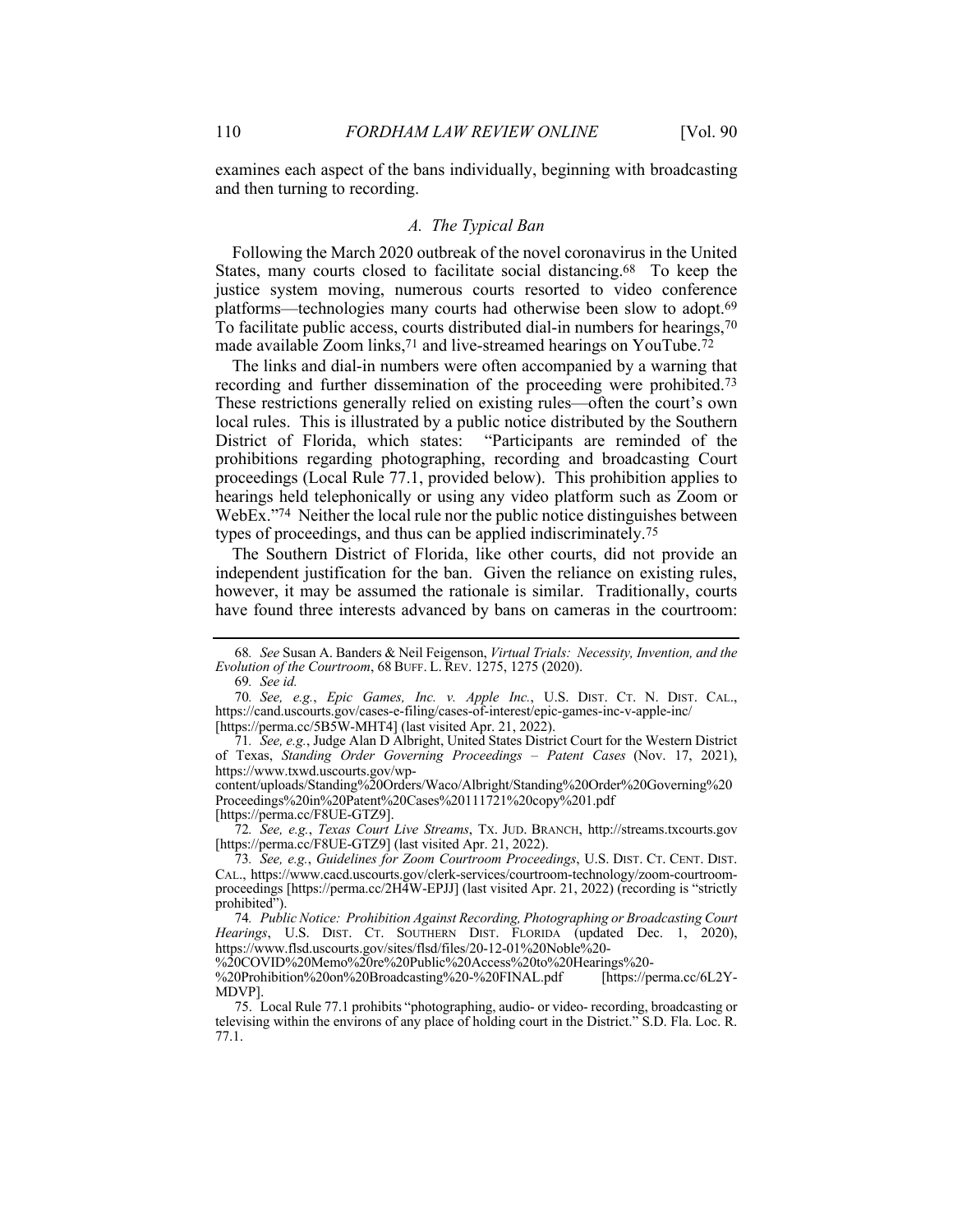preserving order and decorum in the courtroom; the defendant's right to a fair trial; and an "institutional interest in procedures designed to increase the accuracy of the essential truth-seeking function of the trial."76 Courts have also recognized an interest in protecting the privacy of witnesses and jurors. In *National Public Radio, Inc. v. Klavans*,  $\bar{7}$  for example, a district court found that concerns about exposing witnesses to harassment were "undeniably pressing."<sup>78</sup>

## *B. Broadcasting and Recording Rights*

When examining the restrictions for remote proceedings, it is helpful to consider recording and broadcasting separately. Supreme Court case law suggests a rule that prohibits *broadcasting* remote proceedings would be unconstitutional in most situations.79 That shifts focus to the narrower question: whether courts can constitutionally ban the *recording* of these hearings.

### i. Broadcasting Bans

The Supreme Court in *Smith v. Daily Mail Publishing Co.*80 said that when truthful information about a matter of public significance is lawfully obtained, the government cannot punish its publication "absent a need to further a state interest of the highest order." $81$  Simply put, this is a high bar. As the Court later explained, the punishment of truthful information will "seldom . . . satisfy constitutional standards."82

Recent cases confirm the *Daily Mail* rule applies to the dissemination of recordings of judicial proceedings. In January 2021, the Fourth Circuit considered a Maryland law that banned the broadcast of court-made recordings, which could be requested by the public.<sup>83</sup> The court held that review of Maryland's law under the *Daily Mail* standard was "clearly required" when the recordings were lawfully obtained.84 Following the ruling, a district court judge in a separate case found Maryland's law likely unconstitutional to the extent it prohibited National Public Radio's use of trial recordings in a podcast.85

<sup>76.</sup> United States v. Hastings, 695 F.2d 1278, 1283 (11th Cir. 1983); *see also* Cathy Packer, *Should Courtroom Observers Be Allowed to Use Their Smartphones and Computers in Court? An Examination of the Arguments*, 36 AM. J. TRIAL ADVOC. 573, 578–79 (2013) (identifying arguments against cameras in the courtroom).

<sup>77.</sup> No. 21-2247, 2021 WL 4197661 (D. Md. Sept. 15, 2021).

<sup>78</sup>*. Id.* at \*7.

<sup>79</sup>*. See infra* Part II.B.i.

<sup>80.</sup> 443 U.S. 97 (1979).

<sup>81</sup>*. Id.* at 103.

<sup>82.</sup> Bartnicki v. Vopper, 532 U.S. 514, 527 (2001) (citing *Daily Mail*, 443 U.S. at 102).

<sup>83</sup>*.* Soderberg v. Carrion, 999 F.3d 962, 964–65 (4th Cir. 2021).

<sup>84</sup>*. Id.* at 969.

<sup>85.</sup> Nat'l Pub. Radio, Inc. v. Klavans, No. 21-2247, 2021 WL 4197661, at \*1 (D. Md. Sept. 15, 2021).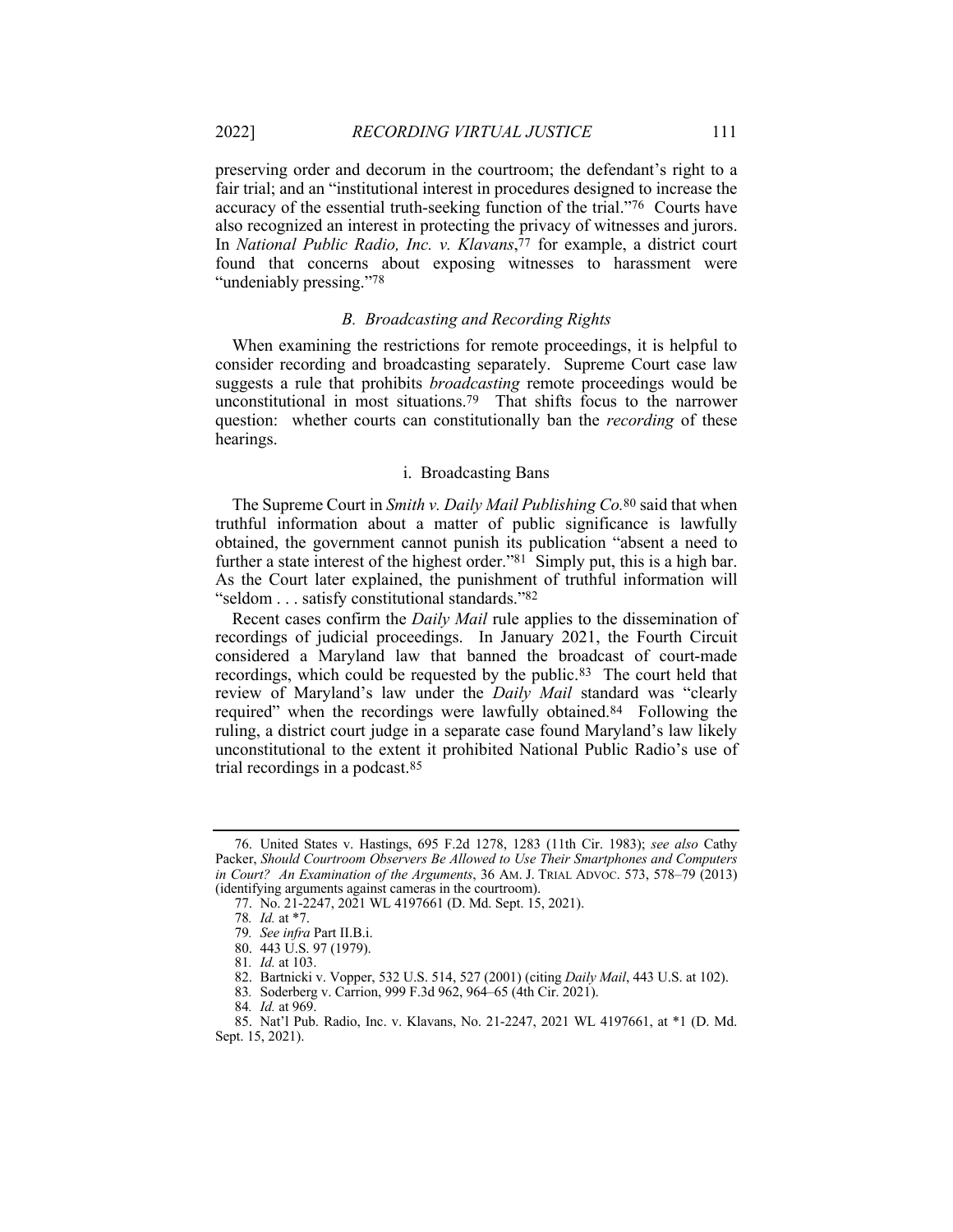## ii. Recording Bans

Accepting that a naked ban on the broadcasting of remote court proceedings would be unconstitutional except in rare cases, the question remains whether courts can prohibit observers from recording proceedings. If so, any recordings will have been unlawfully obtained, effectively taking them outside the *Daily Mail* rule.

An initial test came in July 2020, when attorney Nicholas Somberg filed a lawsuit challenging Michigan state court rules that prohibited the recording of virtual court proceedings.86 Somberg, who had taken a screenshot of a hearing streamed on YouTube, contended that he had a First Amendment right to record livestreamed proceedings.87

Upholding the recording ban, the district court cited *McKay*'s finding that there is no right to record judicial proceedings inside a courtroom.88 The court agreed that courtrooms are "nonpublic" forums, different from other public spaces.89 The court rejected Somberg's argument that *McKay* was distinguishable because his screenshot was taken "far outside the courtroom."90 Finding no difference between in-person and virtual hearings for the purpose of a right to record, the court said the virtual hearing was conducted "as if it were . . . within the four walls of the courtroom."91

The district court in January 2022 certified the issue for an interlocutory appeal to the Sixth Circuit,  $92$  noting no other federal court has addressed whether there is a First Amendment right to record live broadcasts of court proceedings.93

#### III. THE CONSTITUTIONALITY OF REMOTE RECORDING BANS

As the court in *Somberg v. Cooper*94 indicated, restrictions on recording remote court proceedings raise novel constitutional questions.95 This part analyzes these bans and concludes they likely violate the First Amendment when applied on a blanket basis to all court proceedings. It then suggests a fact-intensive, tailored approach for judges to apply.

<sup>86.</sup> Somberg v. Cooper, No. 20-cv-11917, 2022 WL 263039, at \*1 (E.D. Mich. Jan. 26, 2022).

<sup>87</sup>*. Id.* at \*2.

<sup>88</sup>*. Id.* at \*6.

<sup>89</sup>*. Id.*

<sup>90</sup>*. Id.* at \*8.

<sup>91</sup>*. Id.* at \*6.

<sup>92</sup>*. Id.* at \*8.

<sup>93</sup>*. Id.* The Sixth Circuit denied Somberg's petition for leave to appeal in April without addressing the merits of his arguments. *In re* Somberg, No. 22-0101, 2022 WL 1164852, at \*1 (6th Cir. Apr. 20, 2022).

<sup>94</sup>*.* No. 20-cv-11917, 2022 WL 263039 (E.D. Mich. Jan. 26, 2022).

<sup>95</sup>*. See supra* Part II.B.ii.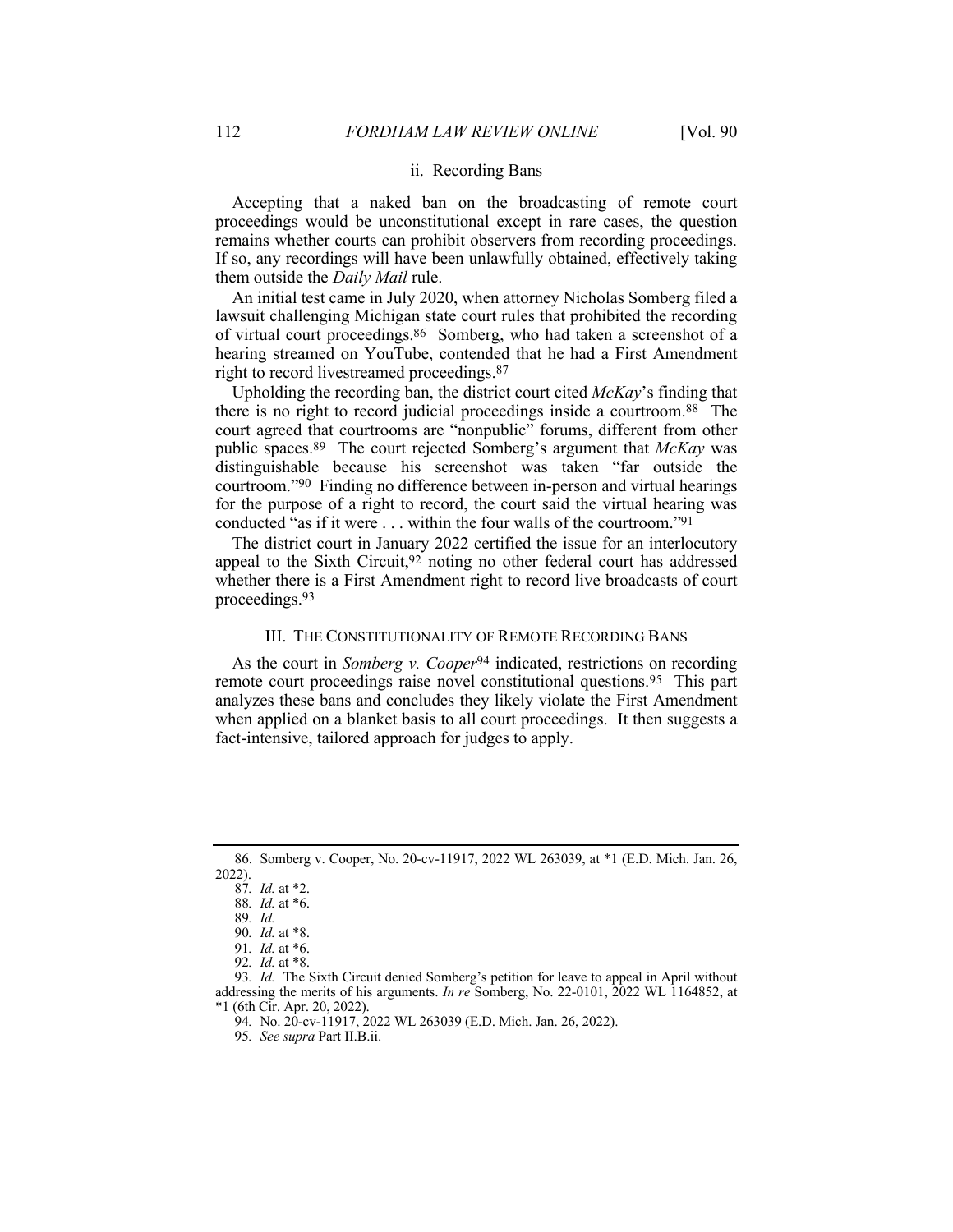#### *A. Blanket Recording Bans Fail Intermediate Scrutiny*

As discussed in Part I, most courts that have considered camera restrictions inside the physical courtroom have treated them as a limitation on access to court proceedings, resembling a "time, place, and manner" regulation.96 Likewise, a ban on the recording of remote proceedings could be analyzed as a "manner" restriction on the First Amendment right of access.

Alternatively, such a ban could be viewed as a limitation on speech, involving a right to record. While the *Somberg* court refused to recognize a right to record judicial proceedings,97 its reasoning is not entirely convincing.98 But even if such a right were recognized, it could be subject to "time, place, and manner" restrictions.<sup>99</sup> Therefore, under either theory, the analysis should be similar.

A content-neutral100 time, place, and manner restriction is subject to intermediate scrutiny.101 The restriction will be upheld only if it is "narrowly tailored to serve a significant government interest" and leaves "open ample alternative channels of communication."102 As indicated, courts have found that courtroom decorum, trial fairness, and participants' privacy are significant interests justifying camera restrictions in the courtroom.<sup>103</sup> Even granting those interests are significant, categorical recording bans in the remote context are not narrowly tailored to serve those interests.104

Concerns that recording devices and cameras will disrupt the courtroom decorum recall *Estes*.105 There, the courtroom was "a mass of wires, television cameras, microphones and photographers."106 Justices found the

99. Glik v. Cunniffe, 655 F.3d 78, 84 (1st Cir. 2011).

100. A restriction is content neutral when "it is justified without reference to the content of the regulated speech." Ward v. Rock Against Racism, 491 U.S. 781, 791 (1989).

101. Soderberg v. Pierson, No. 19-1559, 2020 WL 206619, at \*11 (D. Md. Jan. 14, 2020), *vacated and remanded sub nom.* Soderberg v. Carrion, 999 F.3d 962 (4th Cir. 2021). No court has found that Rule 53 is content-based. *See id.* (collecting cases).

102*. Ward*, 491 U.S. at 791 (quoting Clark v. Cmty. for Creative Non-Violence, 468 U.S. 288, 293 (1984)).

103*. See supra* Part II.A.

104*. See* Schafer, *supra* note 12 (explaining that issues related to decorum, distraction, and juror bias do not arise when a person records digital hearings outside the courtroom).

105. Estes v. Texas, 381 U.S. 532, 536–37 (1965); *see also* Packer, *supra* note 7675, at 579 (discussing the *Estes* court's view of the disruption caused by cameras).

106*. Estes*, 381 U.S. at 550.

 $\mathsf{l}$ 

<sup>96</sup>*. See supra* Part I.C.

<sup>97</sup>*. See supra* Part II.B.ii.

<sup>98.</sup> Numerous judges and commentators agree that Supreme Court precedent suggests the act of making a recording is protected speech. *See, e.g.*, Animal Legal Def. Fund v. Herbert, 263 F. Supp. 3d 1193,  $1207$  (D. Utah 2017) (finding the Court "likely would conclude that making a recording" can be protected by the First Amendment). And the contexts in which a right to record is recognized are not as narrow as the *Somberg* court suggests. This right has been extended to situations beyond filming police officers in public places, including recording operations inside a private agricultural facility and documenting health violations in a school. *Id.* at 1207–08.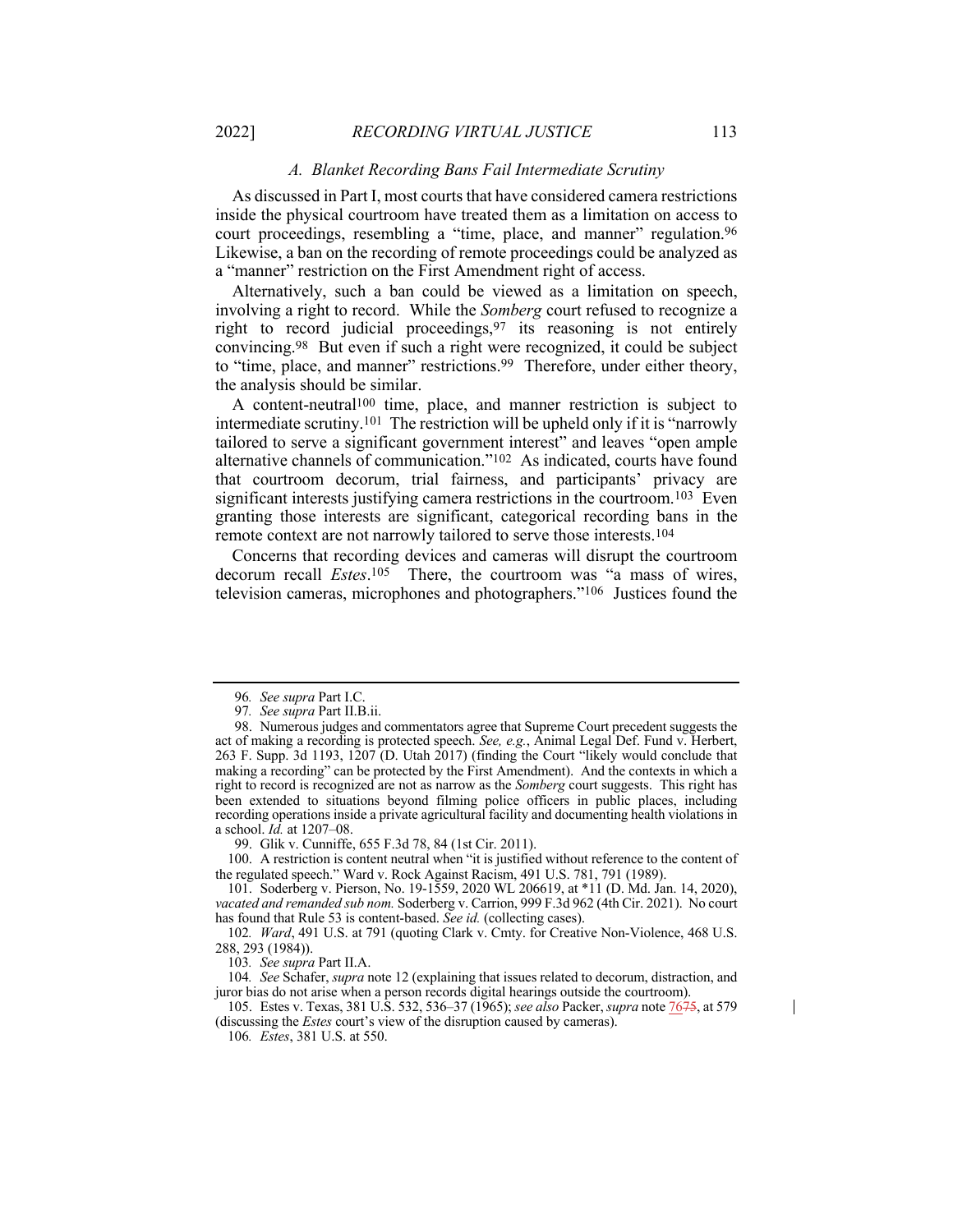media activity created a "considerable disruption"107 and a "carnival atmosphere" inside the courtroom.108

The same problems do not arise when the press remotely records a court proceeding. There are no camera wires snaked across the courtroom floor<sup>109</sup> and no risk of any other "distractions inherent in the tools of the news media trades."110 From her newsroom or home office, a reporter can take a screenshot without intruding on the court proceeding. Like *Dorfman*, there is no "foreseeable noise or commotion" that could cause a disruption.111 Concerns about courtroom decorum, therefore, cannot justify remote recording restrictions.

It is also questionable whether remote recordings jeopardize the defendant's right to a fair trial or impair the fact-finding process. Here, some justices in *Estes* worried cameras could distract jurors or change witnesses' behavior.112 Those concerns, however, were tied to the press injecting television cameras into the courtroom setting, $113$  which the plurality opinion said can create a "cause celebre."114 When a hearing is held virtually, the court has already made cameras part of the proceeding. If participants' attention is going to be "captured by the camera,"<sup>115</sup> the damage has already been done. Any additional recording outside the presence of the parties is unlikely to significantly change behaviors.<sup>116</sup>

It has also been suggested that trials may be less fair because some witnesses or jurors will be intimidated knowing they may be photographed or otherwise recorded.117 Here too, the impact of recording during a remote proceeding is likely minimal. For one, the words of witnesses and jurors are transcribed and preserved in publicly available court records, where they can be read—and republished—at any time.118

111. Dorfman v. Meiszner, 430 F.2d 558, 562 (7th Cir. 1970).

112*. Estes*, 381 U.S. at 546; *see also id.* at 591 (Harlan, J., concurring) (suggesting television cameras may make some witnesses "cock[ier]").

113*. See* Packer, *supra* note 7675, at 580–81; Brief for Cato Institute as Amici Curiae Supporting Plaintiffs-Appellants at 17, Soderberg v. Carrion, 999 F.3d 962 (4th Cir. 2021) (No. 20-1094), 2020 WL 2061066 (explaining the *Estes* court's focus was "the effect of the media obtrusively placing their own television cameras in the courtroom").

114*. Estes*, 381 U.S. at 545.

115. Laralyn M. Sasaki, Note, *Electronic Media Access to Federal Courtrooms: A Judicial Response*, 23 U. MICH. J.L. REFORM 796, 788–89 (1990) (quoting the Honorable Nauman S. Scott, a former judge in the Western District of Louisiana).

116*. See* Justin Marceau & Alan K. Chen, *Free Speech and Democracy in the Video Age*, 116 COLUM. L. REV. 991, 1060 n.322 (2016) (explaining *Estes*' rationale justifies "banning open, but not secret," recordings of courtroom proceedings).

117*. See, e.g.*, United States v. Moussaoui, 205 F.R.D. 183, 187 (E.D. Va. 2002).

118*. See, e.g.*, Soderberg v. Pierson, No. 19-1559, 2020 WL 206619, at \*12 (D. Md. Jan. 14, 2020), *vacated and remanded sub nom.* Soderberg v. Carrion, 999 F.3d 962 (4th Cir. 2021) (acknowledging the public can read trial transcripts and publish that information); *see also*

<sup>107</sup>*. Id.* at 536.

<sup>108</sup>*. Id.* at 577 (Warren, C.J., concurring).

<sup>109</sup>*. Id.* at 536.

<sup>110.</sup> United States v. Cicilline, 571 F. Supp. 359, 362 (D.R.I. 1983), *aff'd*, 740 F.2d 952 (1st Cir. 1984).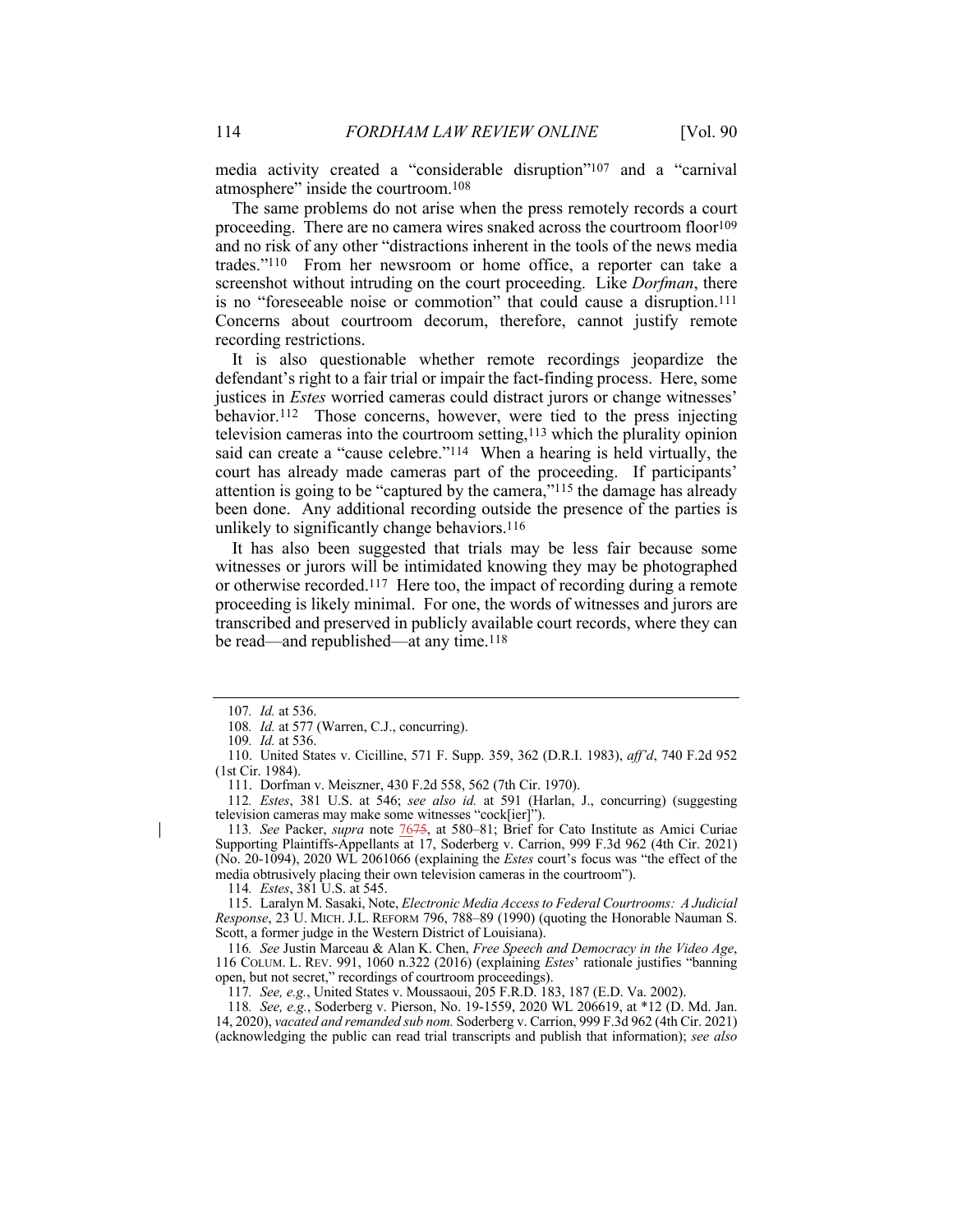Further, the proceedings will already have been broadcast by the court. In doing so, the court has made these individuals' images and voices "available to anyone in the world."119 The potential a juror's picture could later appear in news reports is unlikely to be significantly more intimidating.

For similar reasons, it is debatable whether remote recording bans significantly advance courts' interest in protecting the privacy of trial participants. To be sure, protecting witnesses or jurors from harassment and shielding the identities of certain parties, such as children, can be a significant interest.120 But once the court has thrown the "virtual doors . . . wide open,"121 the impact of a recording or further dissemination of the proceeding is lessened.122

To the extent that privacy and trial fairness may still be compromised by remote recordings, blanket restrictions are a loose fit to those concerns. A "complete ban can be narrowly tailored, but only if each activity within the proscription's scope is an appropriately targeted evil."123 When remote recordings bans are applied categorically, they affect all proceedings, even though privacy and trial fairness concerns may arise only in some proceedings. In other words, not every recording would be an "*appropriately targeted evil.*"124

Consider the plea hearing of Jones, the former United Auto Workers president. When Jones pleaded guilty to embezzling union funds, no witnesses were present and no trial was forthcoming. The only thing left was for Jones to be sentenced. As such, trial fairness was not an issue. Nor could there be any legitimate privacy concern.125

Many other proceedings likewise lack the presence of witnesses and do not raise privacy or fairness concerns. Criminal arraignments, status conferences, and bail hearings are a few examples*.*126Others may include motion to dismiss and similar pre-trial hearings that usually feature only

123. Frisby v. Schultz, 487 U.S. 474, 485 (1988).

Brief for Cato Institute as Amici Curiae Supporting Plaintiffs-Appellants, *supra* note 113412,

at 13 (trial transcripts commit participants "exact words to a publicly accessible" record).

<sup>119</sup>*. Moussaoui*, 205 F.R.D. at 187.

<sup>120</sup>*. Id.*

<sup>121.</sup> Opinion and Order at 1, King v. Whitmer, No. 20-13134 (E.D. Mich. July 14, 2021), ECF No. 153.

<sup>122</sup>*. See* Arkansas Democrat-Gazette v. Zimmerman, 20 S.W.3d 301, 309 (Ark. 2000) (finding "no overriding state interest" warranting photography ban when proceedings were open to the public).

<sup>124</sup>*. Id.* (emphasis added).

<sup>125</sup>*. See* Aldrich v. Ruano, 952 F. Supp. 2d 295, 303–04 (D. Mass. 2013) (finding it "utterly implausible" a defendant had an expectation of privacy while talking in an open courtroom).

<sup>126.</sup> Some judges express concerns about pretrial publicity from camera coverage creating an unfair trial. *See, e.g.*, Reed v. Bernard, 976 F.3d 302, 322 (3d Cir. 2020), *reh'g en banc granted, opinion vacated*, 984 F.3d 273 (3d Cir. 2021), and *vacated*, No. 20-1632, 2021 WL 1897359 (3d Cir. May 4, 2021) (Krause, J., dissenting) (suggesting that recordings of bail hearings increase the risk of prejudicial pretrial publicity). But the Supreme Court has indicated those issues can be addressed in voir dire. *See* Nebraska Press Ass'n v. Stuart, 427 U.S. 539, 602 (1976) (Brennan, J., concurring) (stating a judge can use voir dire to protect a defendant's fair trial rights).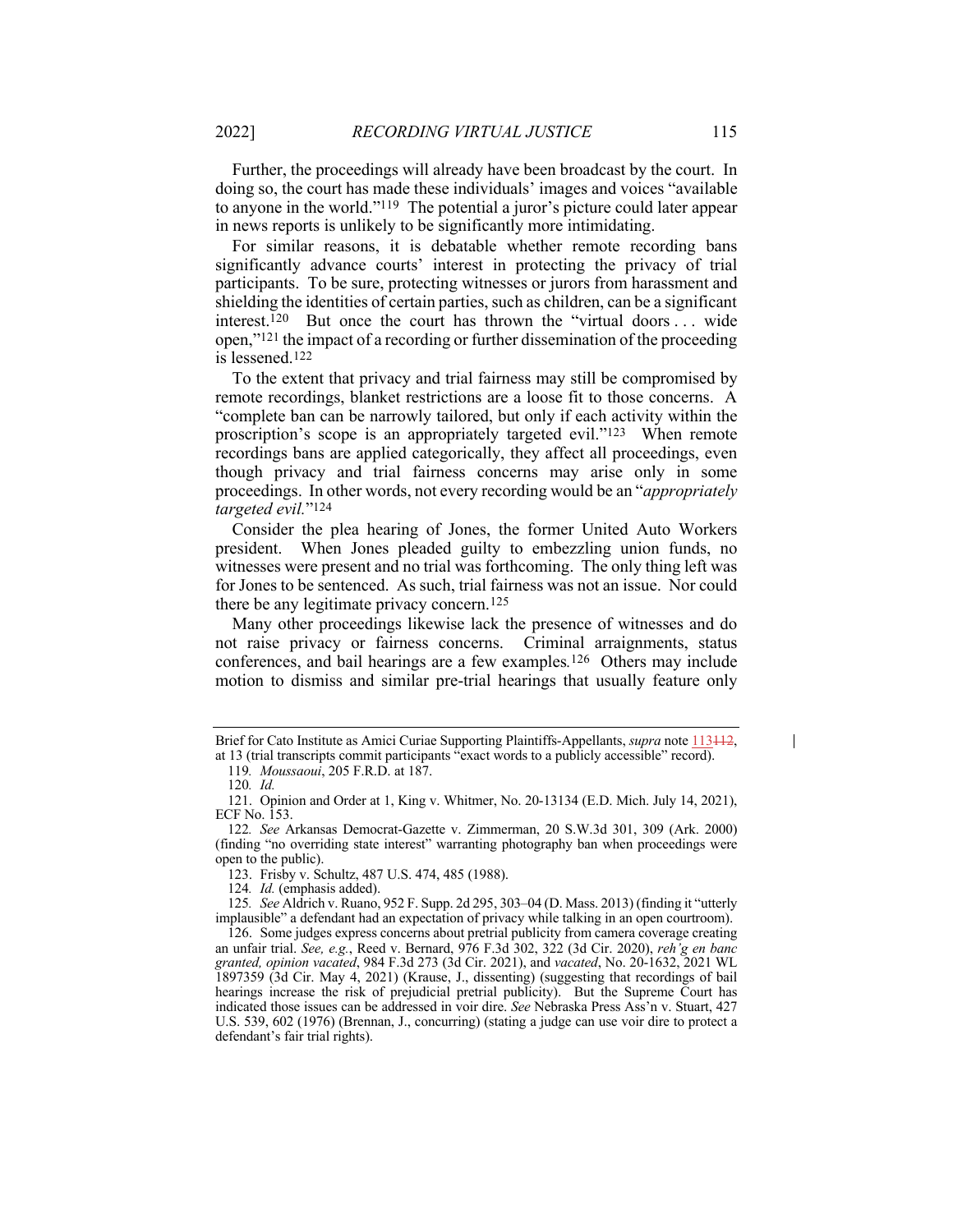attorney argument. In short, courts have imposed "broad prophylactic"<sup>127</sup> restrictions that sweep far beyond any legitimate concerns of protecting privacy and trial fairness.

## *B. Blanket Recording Bans Also Are Not Reasonable*

Some courts have evaluated courtroom camera rules using the more lenient standard "applied to speech in a nonpublic forum."128 For many of the reasons discussed, blanket remote recording bans are suspect even under this approach.

Under the nonpublic forum standard, a restriction must be "reasonable and not an effort to suppress expression merely because public officials oppose the speaker's view."129 While the government is not required to choose the least restrictive alternative, a "failure to select... simple available alternative<sup>[s]</sup> suggests that the ban it has enacted is not reasonable.<sup> $130$ </sup>

In adopting categorical remote recording bans, courts have ignored several simple alternatives. For example, courts worried about images of jurors appearing in news reports can avoid broadcasting those images. Courts control the cameras during remote proceedings, allowing them to decide what is made available. Another alternative is to restrict public access to audio feeds, providing video only to trial participants.131

Courts could also be more selective about which proceedings are broadcast. While the COVID-19 pandemic made online hearings necessary, in-person operations have resumed. Courts concerned about privacy or fairness could hold the proceedings most likely to raise these issues—e.g., trials—in a physical courtroom, where the constitutionality of camera restrictions is not debated.

## *C. A Tailored Solution*

Given the speed with which courts adjusted to the pandemic, it is not surprising that more careful consideration was not given to the rules for live broadcasts. But this has created serious problems.

An obvious fix is to abandon remote proceedings, confining activities to the physical courtroom. This appears unlikely, particularly because

<sup>127.</sup> Grayned v. City of Rockford*,* 408 U.S. 104, 119–20 (1972).

<sup>128.</sup> Whiteland Woods, L.P. v. Twp. of W. Whiteland, 193 F.3d 177, 182 (3rd Cir. 1999). A similar approach is possible if a court has recognized a right to record court proceedings. *See* Somberg v. Cooper, No. 20-cv-11917, 2021 WL 263039, at \*4 (E.D. Mich. Jan. 26, 2022) (finding a courtroom is a "nonpublic" forum while analyzing a right to record).

<sup>129.</sup> Perry Educ. Ass'n v. Perry Loc. Educators' Ass'n, 460 U.S. 37, 46 (1983).

<sup>130.</sup> Tucker v. Cal. Dep't of Educ., 97 F.3d 1204, 1216 (9th Cir. 1996) (citing Multimedia Publ'g Co. of S.C., Inc. v. Greenville-Spartanburg Airport Dist., 991 F.2d 154, 161 (4th Cir. 1993)).

<sup>131.</sup> Some courts already take this approach. *See* Ryan Davis, *In A First, Game Controller Patent Case Kicks Off On Zoom*, LAW360 (Jan. 25, 2021, 10:14 PM), https://www.law360.com/articles/1338857/in-a-first-game-controller-patent-case-kicks-offon-zoom [https://perma.cc/6M9Y-27J4] (trial participants were provided video access in patent trial, while only an audio feed was available to the public).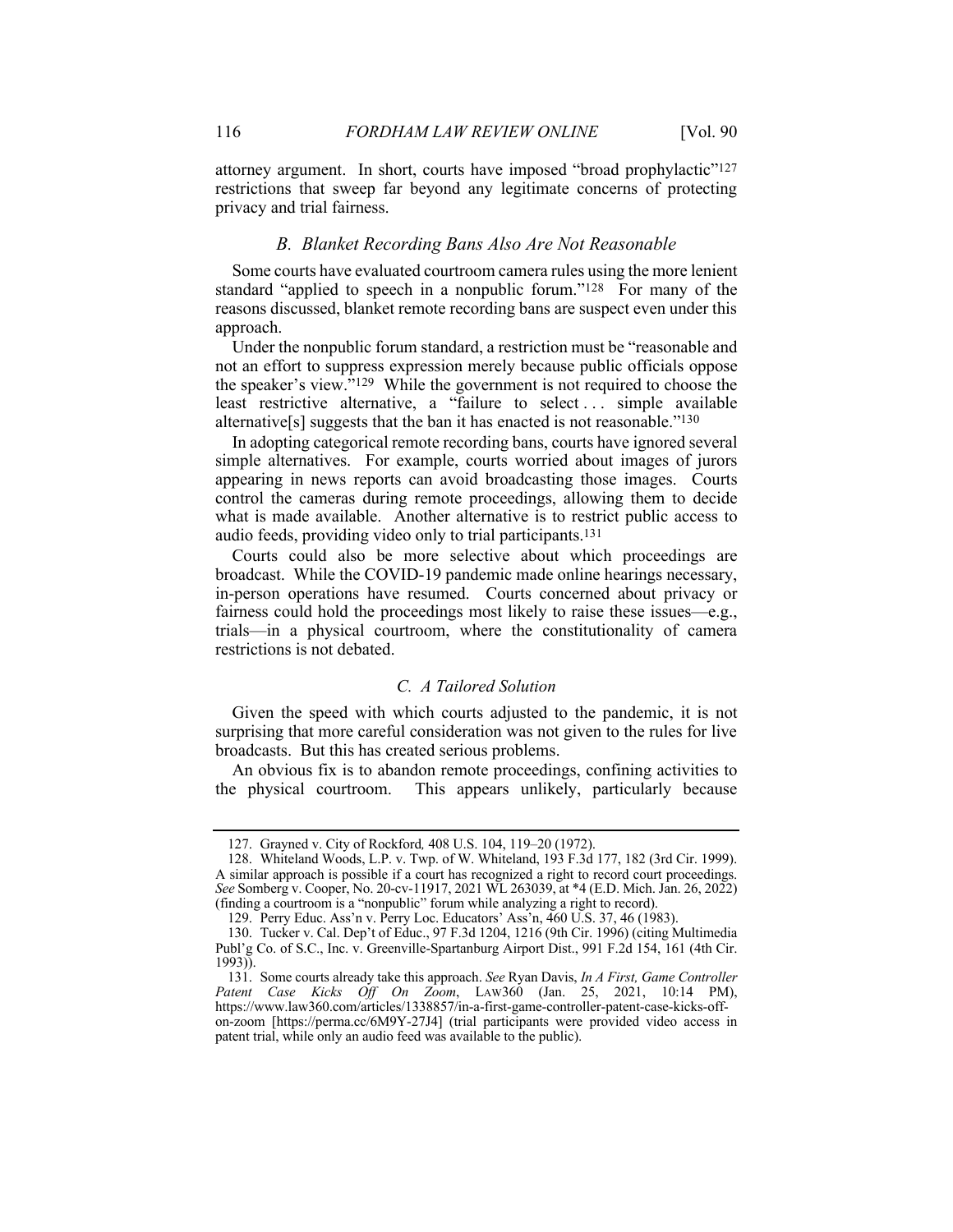attorneys, litigants, and judges find these proceedings to be valuable.132 Accordingly, courts should write new rules that are tailored to address concerns about privacy and trial fairness.

Utah state court rules can provide a guide. Utah courts presume that electronic media coverage is allowed in any judicial proceeding open to the public.133 This presumption can be overcome only if a judge finds compelling reasons to restrict such coverage,134 considering factors like prejudice to parties' rights and whether the coverage creates safety risks.135

Similarly, any rule on remote hearings should start with a presumption that recording is allowed once the court has broadcast the proceeding, either online or by phone. Recording should be prohibited only when the judge finds it would cause actual harm.<sup>136</sup> Stated differently, parties seeking to restrict recording should have to show that, even after the court has broadcast a proceeding, their privacy and/or fair trial rights would be compromised by a recording.

This likely would be a difficult hurdle to clear, although not impossible. For example, the government may be able to show there is something uniquely harmful about an image of an undercover law enforcement witness remaining on the internet indefinitely, as compared to a time-limited live broadcast.

Unlike blanket restrictions, this fact-specific approach is closely fitted to courts' privacy and fairness interests. It allows judges to address legitimate concerns as they arise, without unnecessarily burdening First Amendment rights. It also gives appropriate respect to the principle that "[w]hat transpires in the court room is public property."137

Undoubtedly, a fact-specific approach is less efficient than a categorical ban. In some situations, courts and the parties would spend additional time and resources addressing an issue not central to the outcome of the case. But as the Supreme Court has recognized, the "prime objective of the First Amendment is not efficiency."<sup>138</sup> Convenience should not limit the openness that enhances the "fairness so essential to public confidence in the [legal] system."139

<sup>132</sup>*. See, e.g.*, Jack Karp, *Judges Say Zoom Hearings, Public Access, Backlogs Will Last*, LAW360 (Apr. 30, 2021, 4:30 PM), https://www.law360.com/pulse/articles/1380526/judgessay-zoom-hearings-public-access-backlogs-will-last [https://perma.cc/97EE-RDBY] (quoting a judge as saying "Zoom hearings have been . . . a phenomenal change").

<sup>133.</sup> UTAH CODE JUD. ADMIN 4-401.01(2).

<sup>134</sup>*. Id.*

<sup>135</sup>*. Id.*

<sup>136</sup>*. See* Marceau & Chen, *supra* note 116115, at 1060–61 (suggesting "individual claims of a right to record a particular [court] proceeding" should "be answered with a direct assertion of how the recording would impair the parties' rights").

<sup>137.</sup> Craig v. Harney, 331 U.S. 367, 374 (1947); *see also* Schafer, *supra* note 12 (suggesting this principle is the "starting point" for courtroom rules).

<sup>138.</sup> McCullen v. Coakley, 573 U.S. 464, 495 (2014).

<sup>139.</sup> Press-Enter. Co. v. Superior Ct., 464 U.S. 501, 508 (1984).